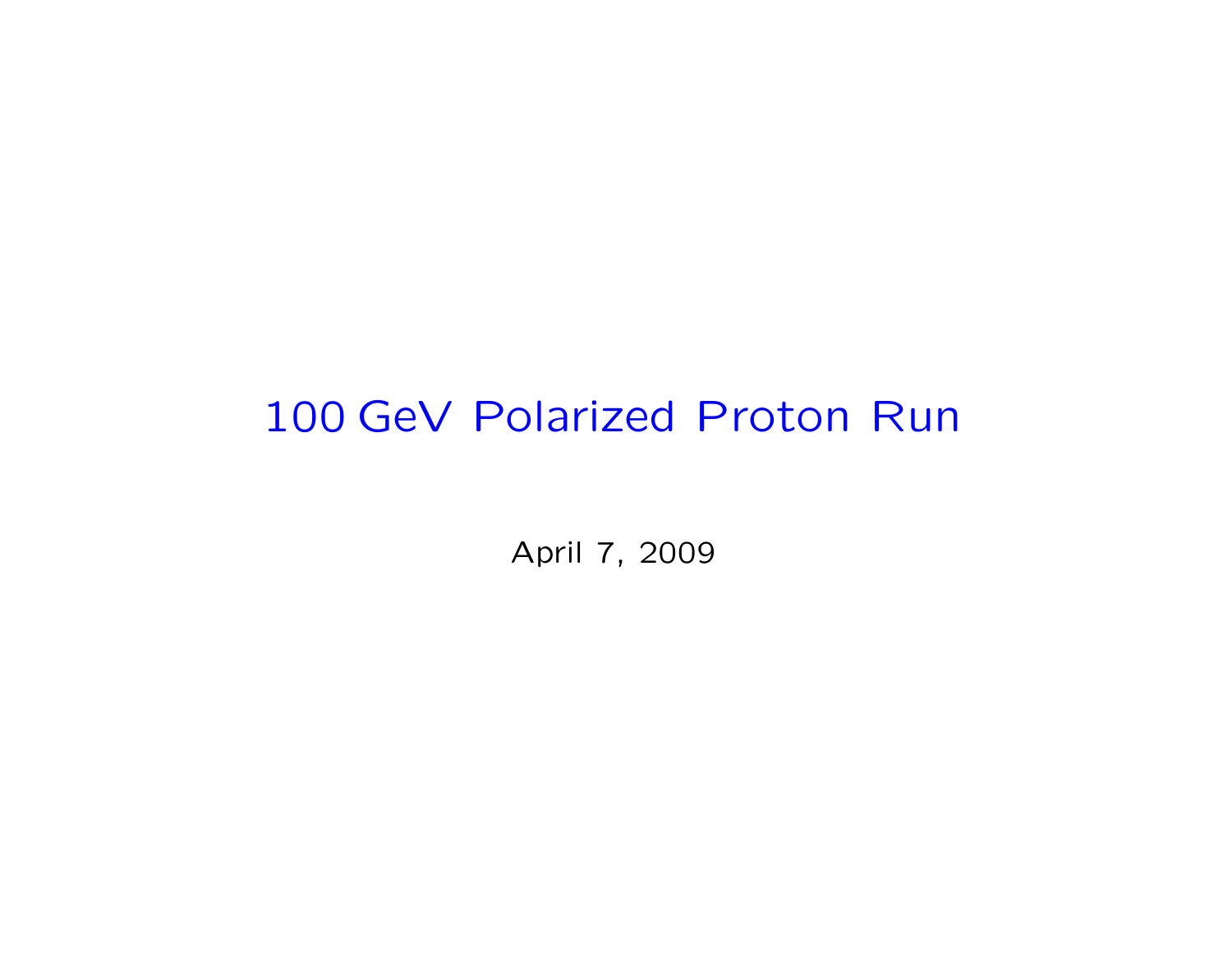# Machine configuration and parameters

- Beam energy: 100 GeV
- Ramp: pp100-90 (derived from 250 GeV ramp up to 100 GeV, then squeeze)
- Polarization orientation: longitudinal at PHENIX and STAR
- $\beta^* =$  70 cm at PHENIX and STAR, 7.5 m elsewhere
- Ramp tunes: (.73/.72) up to 100 GeV, then tune swing to (.695/.685)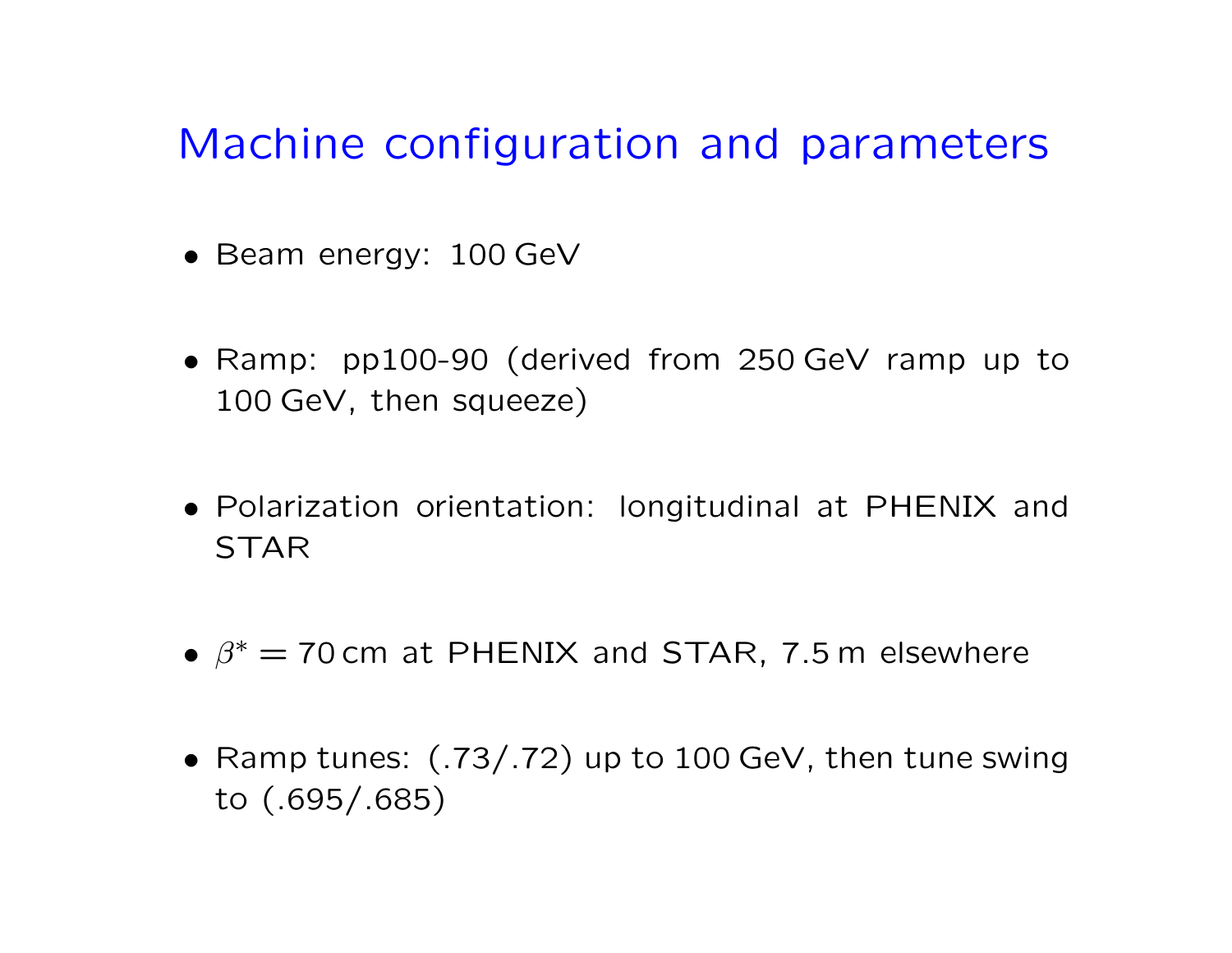### Setup plan

Day 0:

- RHIC LLRF work, using 250 GeV ramp, 12 18 h (Alex et al.)
- Maintenance
- Ramp test,  $5 6$  h (Don)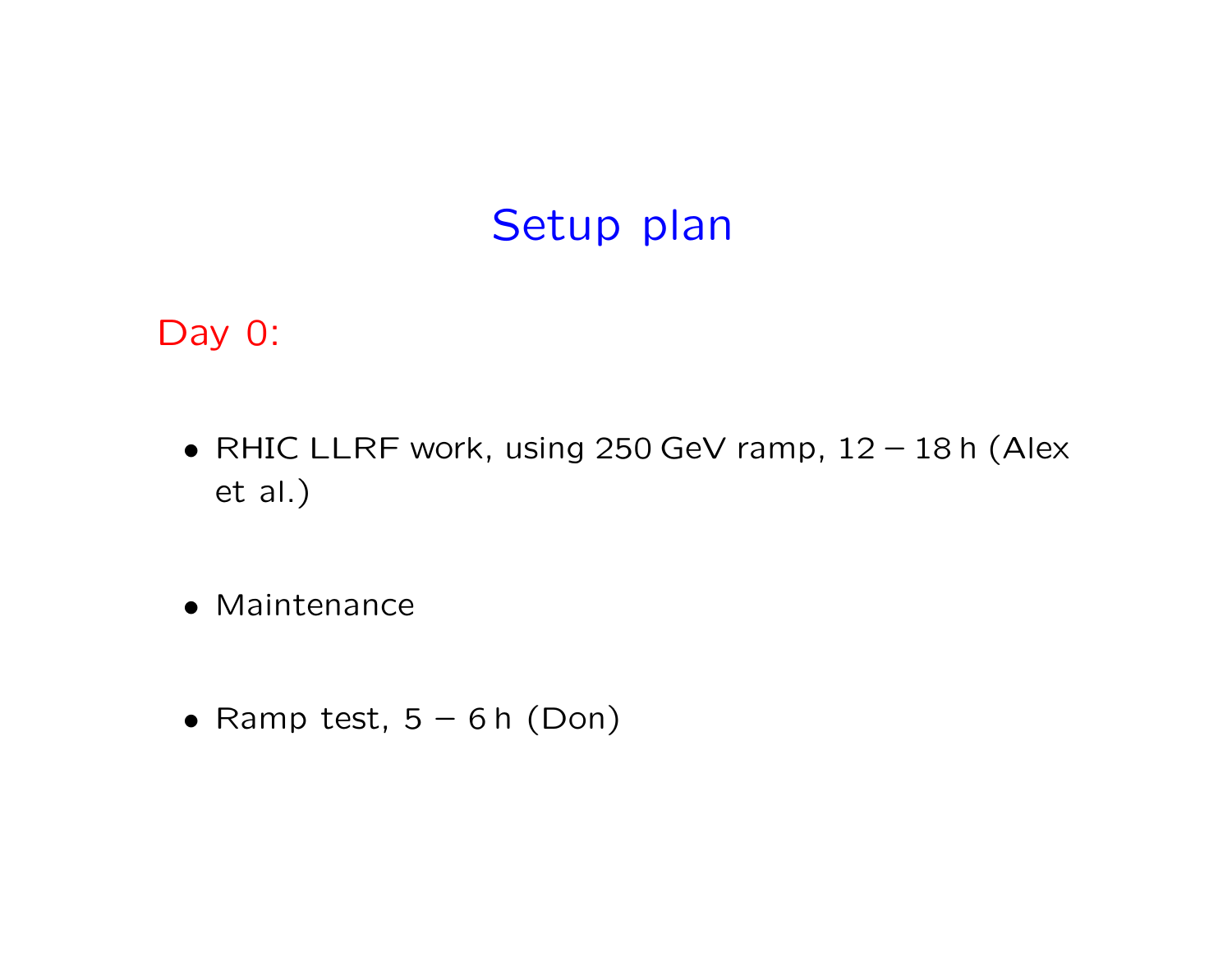#### Day 1-3:

- Adjust bend trim, if necessary due to different hysteresis
- Ramp development (no rotators yet), using tune feedback
- Check separation bumps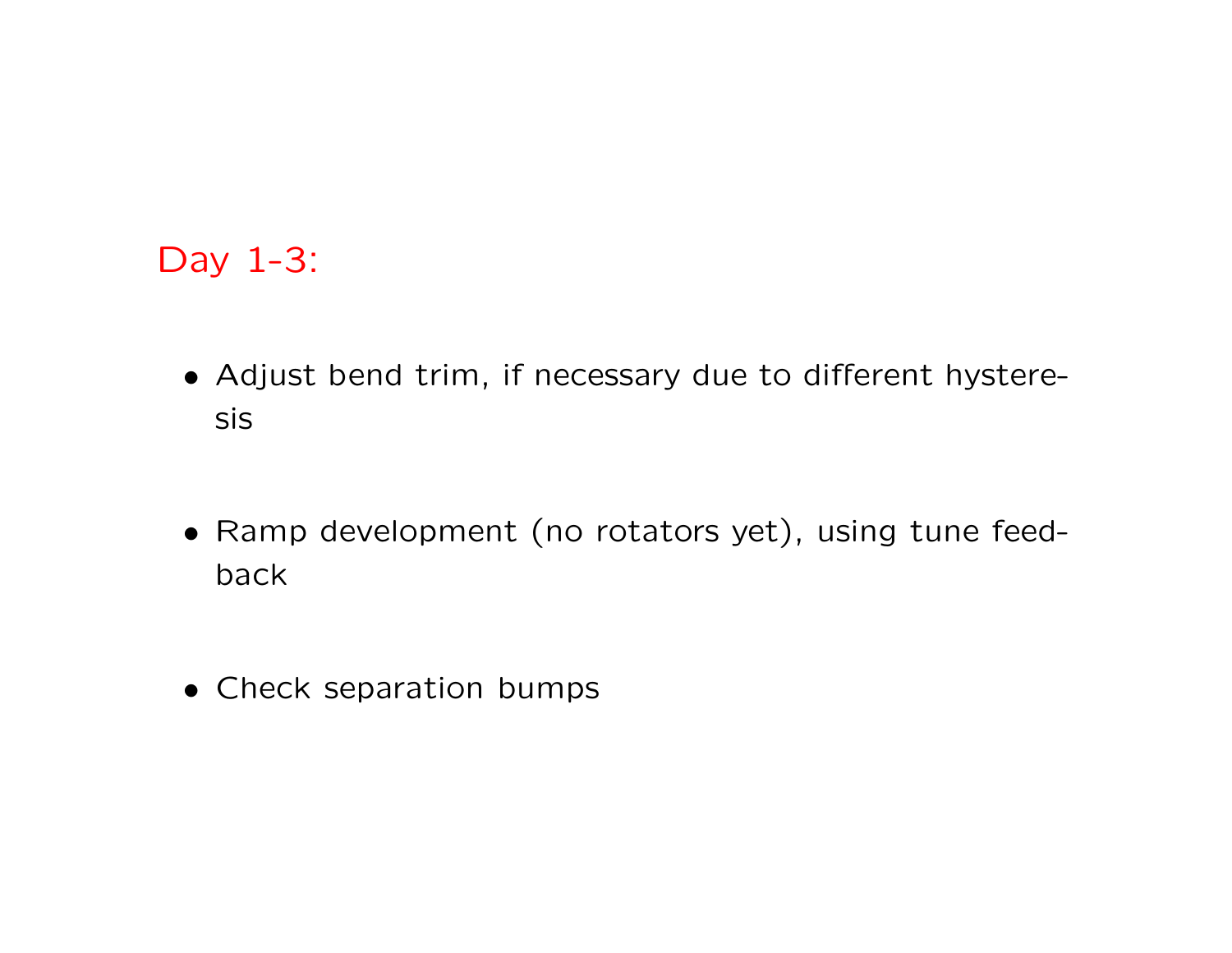#### Day 4-5:

- Rotator ramp development, using tune feedback (Waldo)
- Nonlinear chromaticity correction (Yun, Guillaume)
- IR nonlinear corrections (Fulvia)
- Setup collimation for vertical polarization (Angelika)
- Overnight stores, with vertical polarization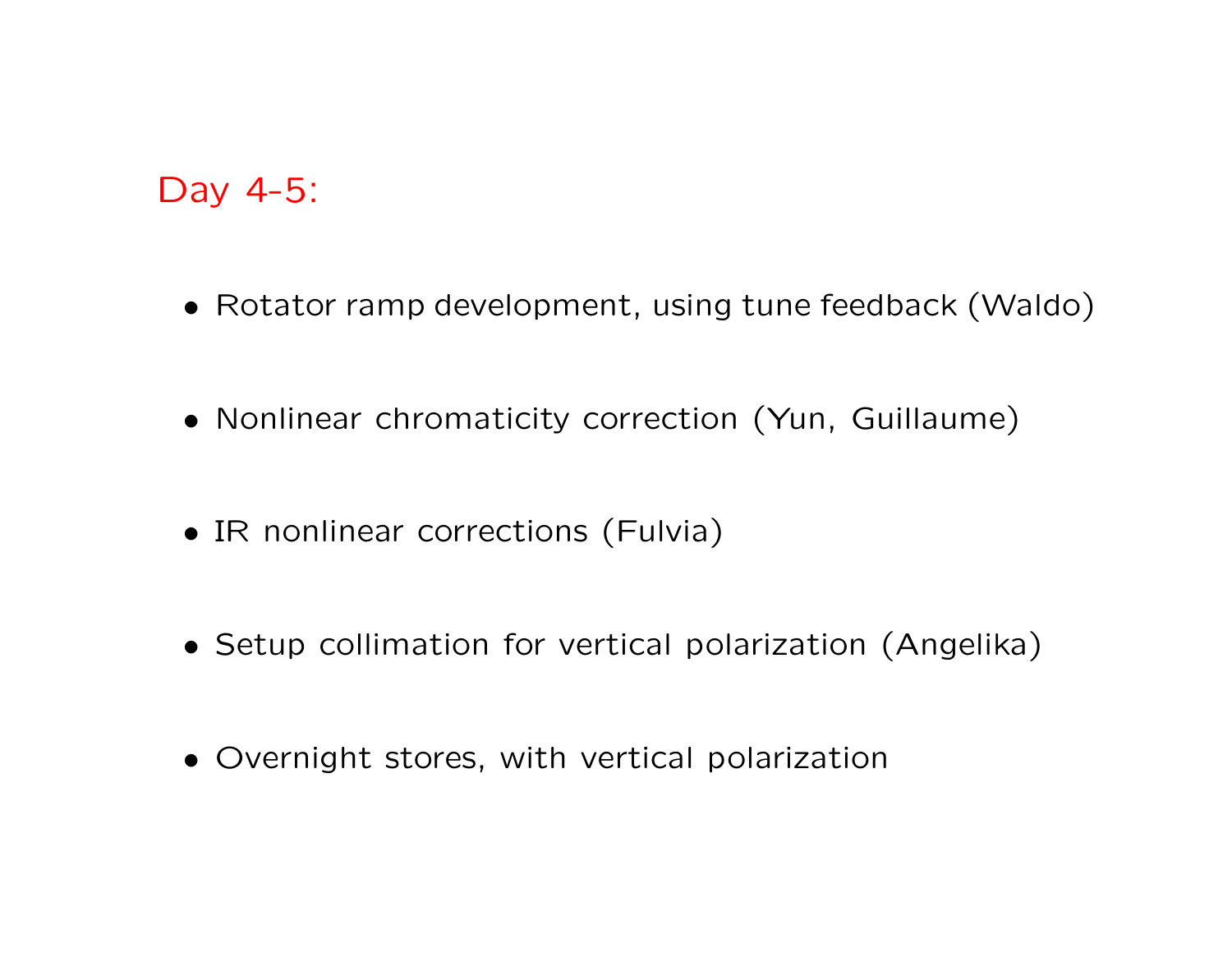### Day 6-12:

- Setup collimation for rotator ramp (Angelika)
- Overnight stores, longitudinal polarization
- Increase number of bunches and bunch intensity
- Fine-tune the ramp to maximize polarization
- Vernier scans (Angelika)